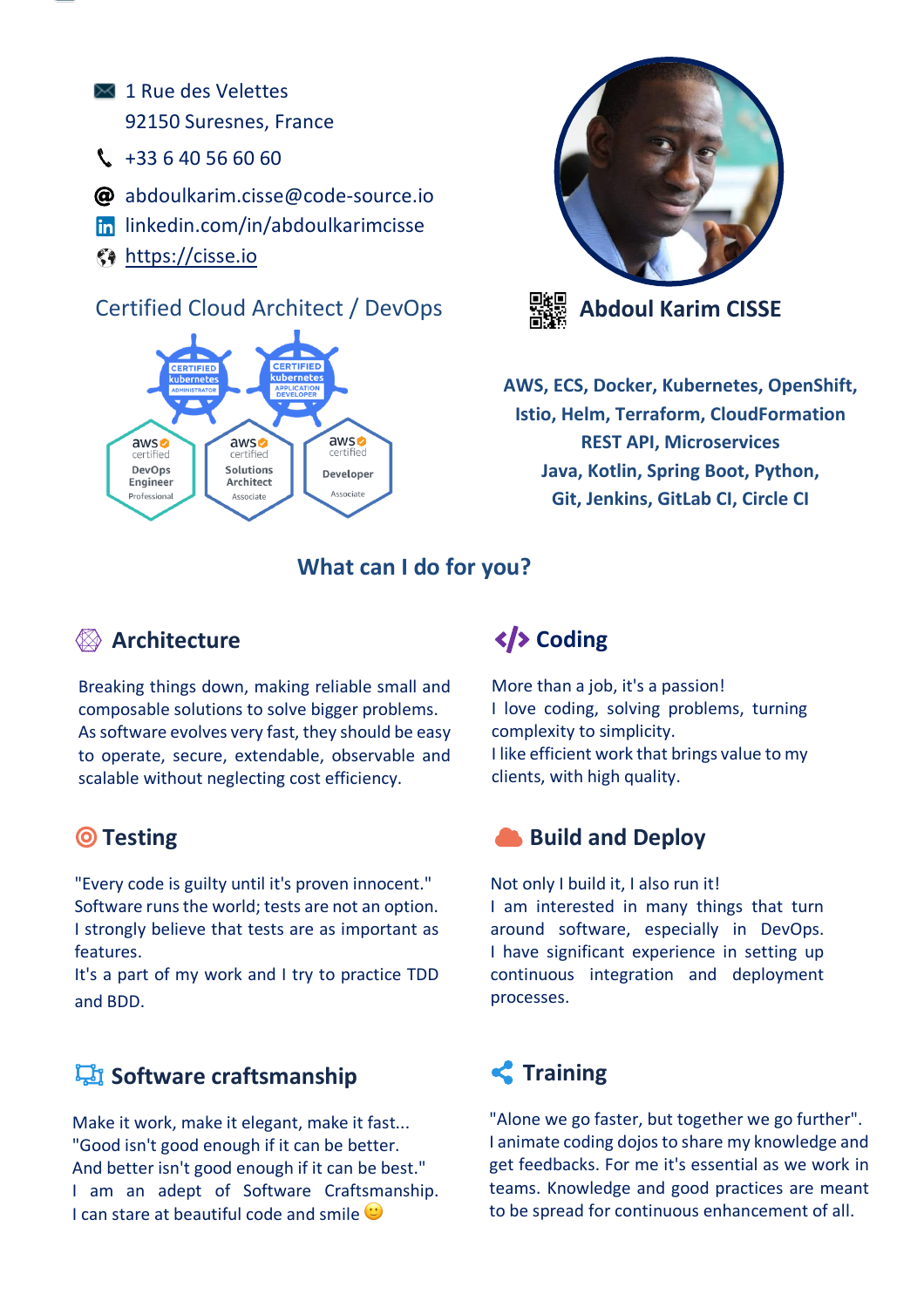- Ø **Languages et tools**
	- **Java, Kotlin, Spring, Spring Boot, JHipster, Python, Node.js**
	- HTML5, CSS3, JavaScript, Angular
	- XML**, SQL**, Perl, **Bash**
	- **Elasticsearch, Logstash, Kibana (ELK)**
	- **Git, Maven, Gradle**
- Ø **DevOps and Cloud computing**
	- **Amazon Web Services** (**AWS**), **ECS**, **CloudFormation**
	- **Docker, Kubernetes**, **Openshift**, **Istio**
	- **Helm, Terraform, GitHub, GitLab CI, Circle CI, Jenkins 2**
- Ø **Data and Machine Learning**
	- **Databricks**
	- **Kubeflow**
	- **MLflow**
- Ø **Databases**
	- **Elasticsearch**, **Postgres**, SQL Server, Oracle, **MySQL, MariaDB, H2**
	- **Amazon RDS**

#### Ø **Design and Architecture**

- Object Oriented Programming (**OOP**)
- Functional Programming (**FP**)
- **Design patterns**
- Domain Driven Design (**DDD**)
- **RESTFul Web Services**
- **Microservices**

#### Ø **Tests**

- Test Driven Development (**TDD**)
- Behavior Driven Development (**BDD**)
- **Integration Tests and E2E Tests**

#### Ø **Languages**

- French: Bilingual
- English: Fluent
- Spanish: Basic
- Wolof: Bilingual
- Soninke: Bilingual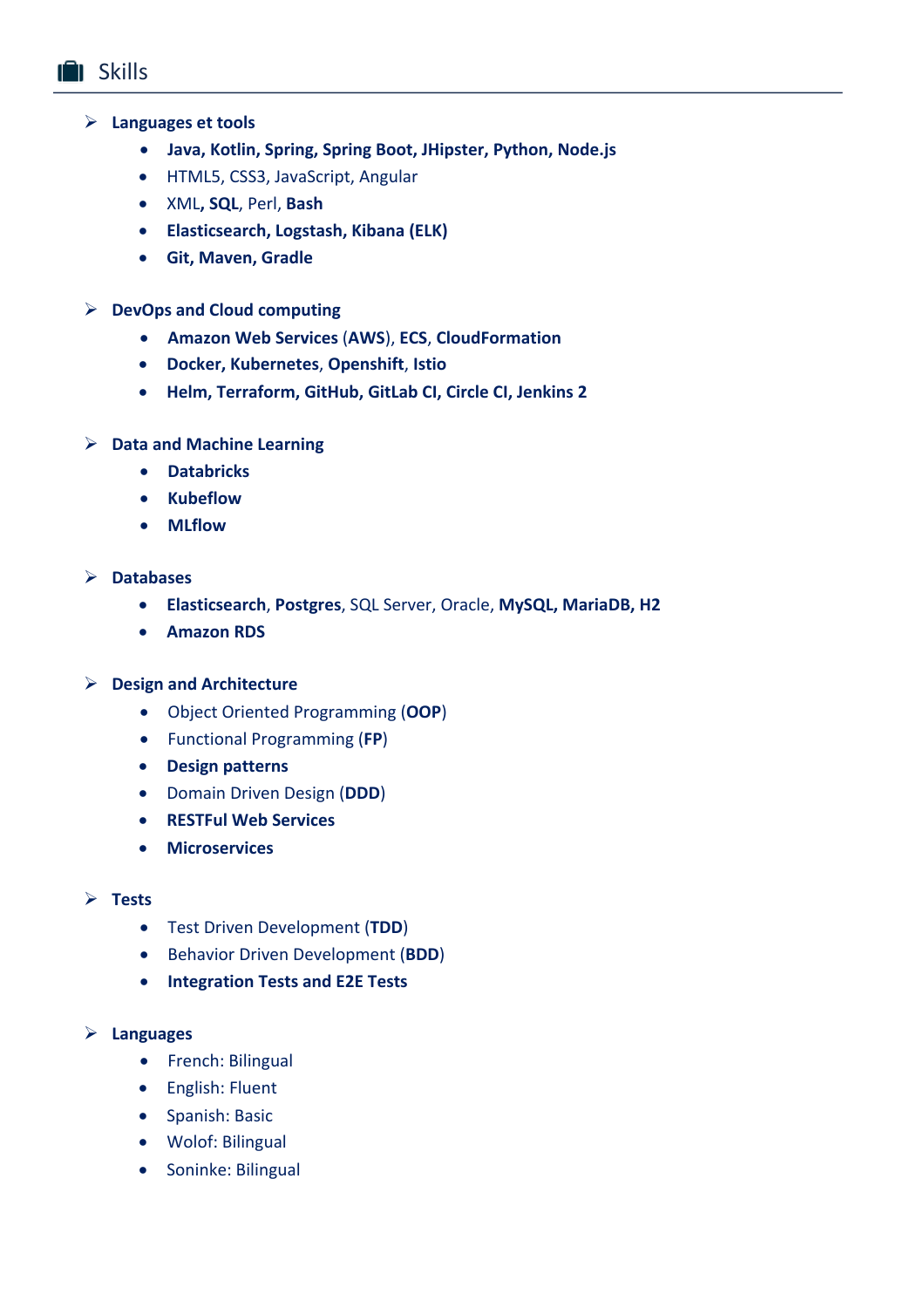## **Work Experiences**



**DevOps – Cloud Architect at BivwAk! By BNP Paribas**

October 2019 – Now

Environment: **AWS, IBM Cloud, Terraform, Docker, Kubernetes, GitHub, Circle CI**

#### • **Cloud Reference architectures - CI/CD**

- o Designing reference architectures for **AWS** and **IBM Cloud**
- o Automate **Kubernetes** cluster provisioning and cluster management on **IBM Cloud**
- o Help secure **Kubernetes** cluster: user access management and workloads security
- o Setting up Continuous Integration and Continuous Deployment pipelines
- o Promoting best practices for cloud patterns and **CI-CD**
- o Providing **Cloud Native** App samples
- **Building a data platform to help accelerate Machine Learning solutions**
	- o Apply **DevOps** best practices to **Machine learning**
	- o Set up continuous integration and continuous deployment for **ML models**
	- o Implement multi-cloud solution using Databricks on **AWS** and **K8S** on **IBM Cloud**
	- o Implement **Python REST API** to serve models on **Kubernetes**
	- o Designing and implementing a data platform on top of **Kubernetes** using **Kubeflow** and **MLflow**
	- o Automating the data platform provisioning on **IBM Cloud**
	- o Creating Notebook samples for testing and demos purpose

**Senior Software Developer at Orange Wholesale**

September 2018 – August 2019

orange Environment: **Java**, **Spring**, **Spring Boot**, **Maven**, **Git**, **GitLab CI, ELK, MariaDB, Docker, K8S, Helm**

- **Back-end Developer:** Order Management Portal « Pseudowire »
	- o Analyzing needs and challenging the business
	- o Estimating tasks
	- o Designing and implementing features
	- o Fixing bugs
	- $\circ$  Promoting best practices and writing contributing guide for developers: **Git** branching, commit naming, merge request process.
	- o Building an isolated development environment: **API Mocks (Wiremock), Docker, Docker Compose**

Languages and tools: **Java**, **Spring**, **Spring Boot**, **Maven**, **Git**, **GitLab CI, ELK, MariaDB**

#### Methodologies: **Agile/Scrum**

- **DevOps**:
	- o Creating versioned **docker** images for services
	- o Creating deployment templates for **Kubernetes** and **Helm**
	- o Creating **GitLab CI** pipelines to automate deployment
- **Training**: Animating Coding dojos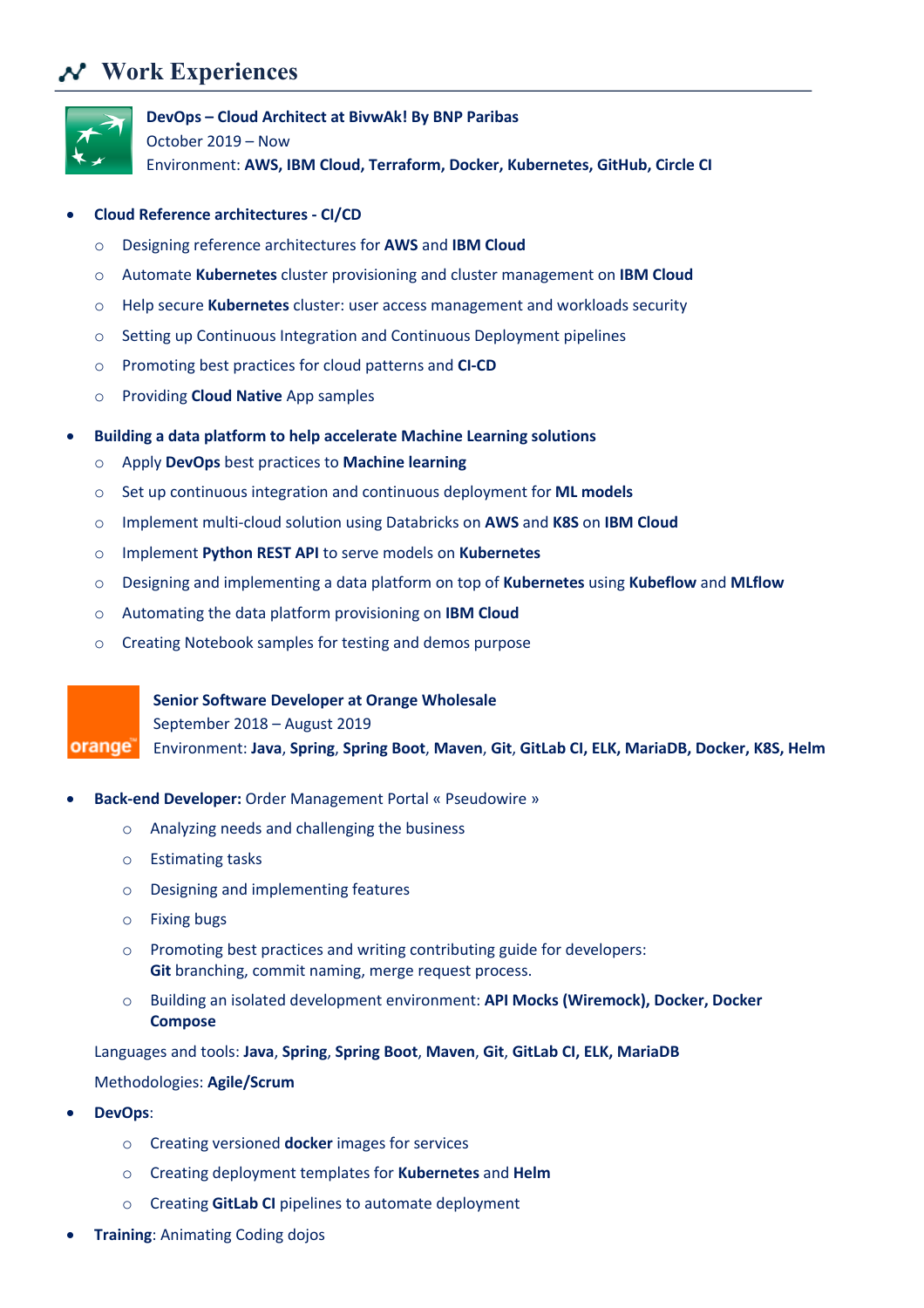

- **Back-end Developer:** Sharing and Synchronization collaborative solutions
	- o Analyzing needs
	- o Estimating tasks
	- o Developing features and correcting bugs
	- o Participating in the setup of best practices
	- o Creating dashboards for incident analysis and performance monitoring

Languages and tools: **Java**, **Spring**, **Spring Boot**, **Maven**, **Git**, **Jenkins, ELK**

#### Methodologies: **Scrum/Kanban**

- **DevOps**: Team referent for continuous deployment process setup
	- o Creating versioned **docker** images for our solutions
	- o Creating deployment templates for **Kubernetes** and **Helm**
	- o Creating **Jenkins** pipeline to automate de deployment
- **Training:** Animating Coding dojos
	- o Test Driven Development (**TDD**)
	- o Continuous deployment process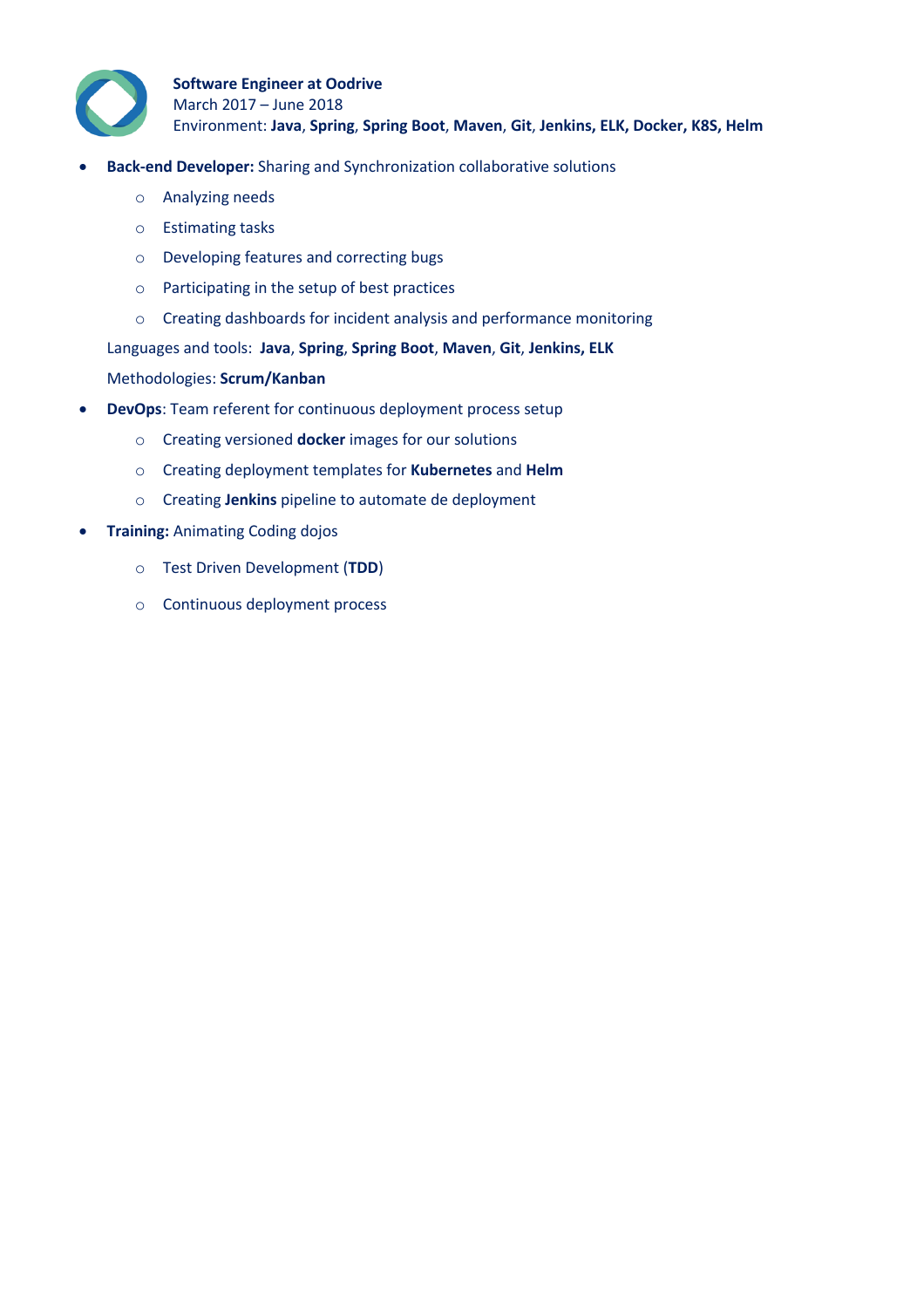

- Developing web application for online insurance quotations
- Helping the project manager to take good decisions in order to guarantee higher quality of service
- Actively participating in the optimization of project transfers between project teams and operating teams
- Building a proactive Monitoring to enhance applications availability and performance
- Making a dedicated application performance and business reporting for BPMS and ARIS PPM solutions using **ELK stack (Elasticsearch, Logstash and Kibana)**
- Participating and Coordinating incident resolution actions: root cause analysis, components diagnosis and supervising corrective implementations
- Challenging the service center and promoting best practices for a better QoS.
- **DevOps and cloud** 
	- $\circ$  Participating in DevOps transformation by coordinating and implementing continuous delivery tools and processes for our solutions (**JAVA**, .NET, **Maven**, TFS, **Git**)
	- o Infrastructure provisioning and application deployment automation
		- Deploying the first AXA France application on **AWS (Elastic beanstalk, RDS, CloudFormation)**
		- Comparing different deployment methods
		- Giving feedbacks and recommendation about best practices
- Building and animating developer community in order to promote best practices (**TDD, BDD, Refactoring Legacy, Design patterns, SOA, Algorithmic**), involve people to share their knowledge and build relationship.
- **Training**: Animating Coding dojos, twice a month (subject selection, animate the coding session, make feedbacks)
- Technology watch: gathering and analyzing technological information and testing tools for collaborative platform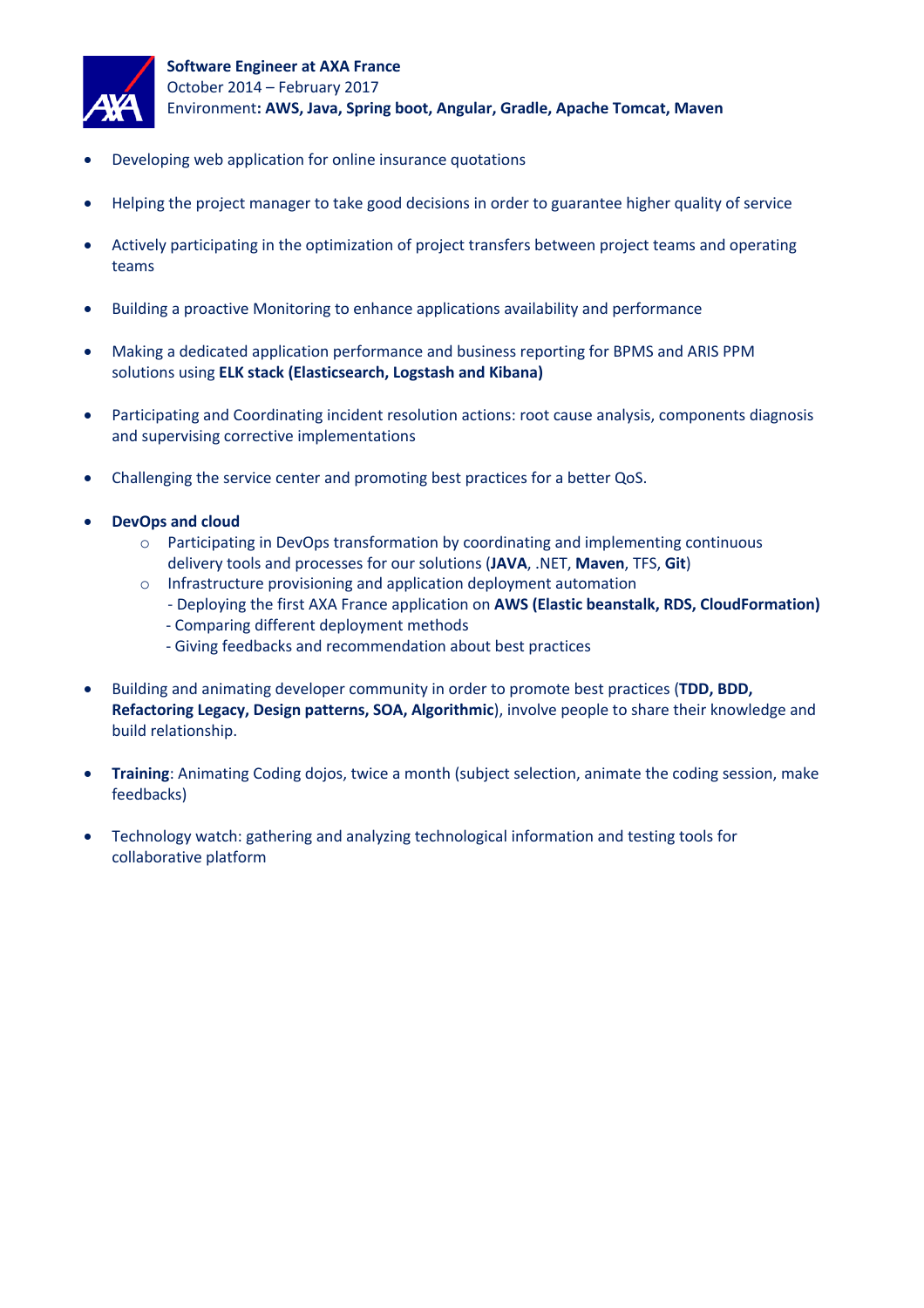

- Improving the quality of service of our solutions by implementing proactive monitoring tools to monitor availability, performance and collect indicators for sensitive applications: **RESTFul Web Services**, **Java**, C#
- Implementing and/or coordinating corrective and evolutionary maintenance actions recommended by the service center
- Actively participating in the optimization of project transfer between project teams and operational teams
- Making a dedicated application performance reporting for ECM, BPMS and CTI solutions
- Making a capacity planning to offer the best quality of service at lower cost



**Project Manager at AXA France**

October 2011 - September 2012

- Designing a streamlined project management process to orchestrate and improve monitoring of documentary deliverables within the BPMS projects implemented by the service center:
	- o Analyzing of the subject and collecting needs,
	- o Study projects management process,
	- o Identification of all deliverables,
	- o Sorting and standardization of documents
	- o Design a simplified process
- Update the Gantt chart and monitoring of project progress, manage resources, especially to control the calendar.
- Participate in the modeling and documentation of platform architecture
- Participate in the establishment of a template report that will be shared, document where the business can express their needs in terms of applications, "design" GUI with an instant graphical restitution of his choice. (EXCEL, VB)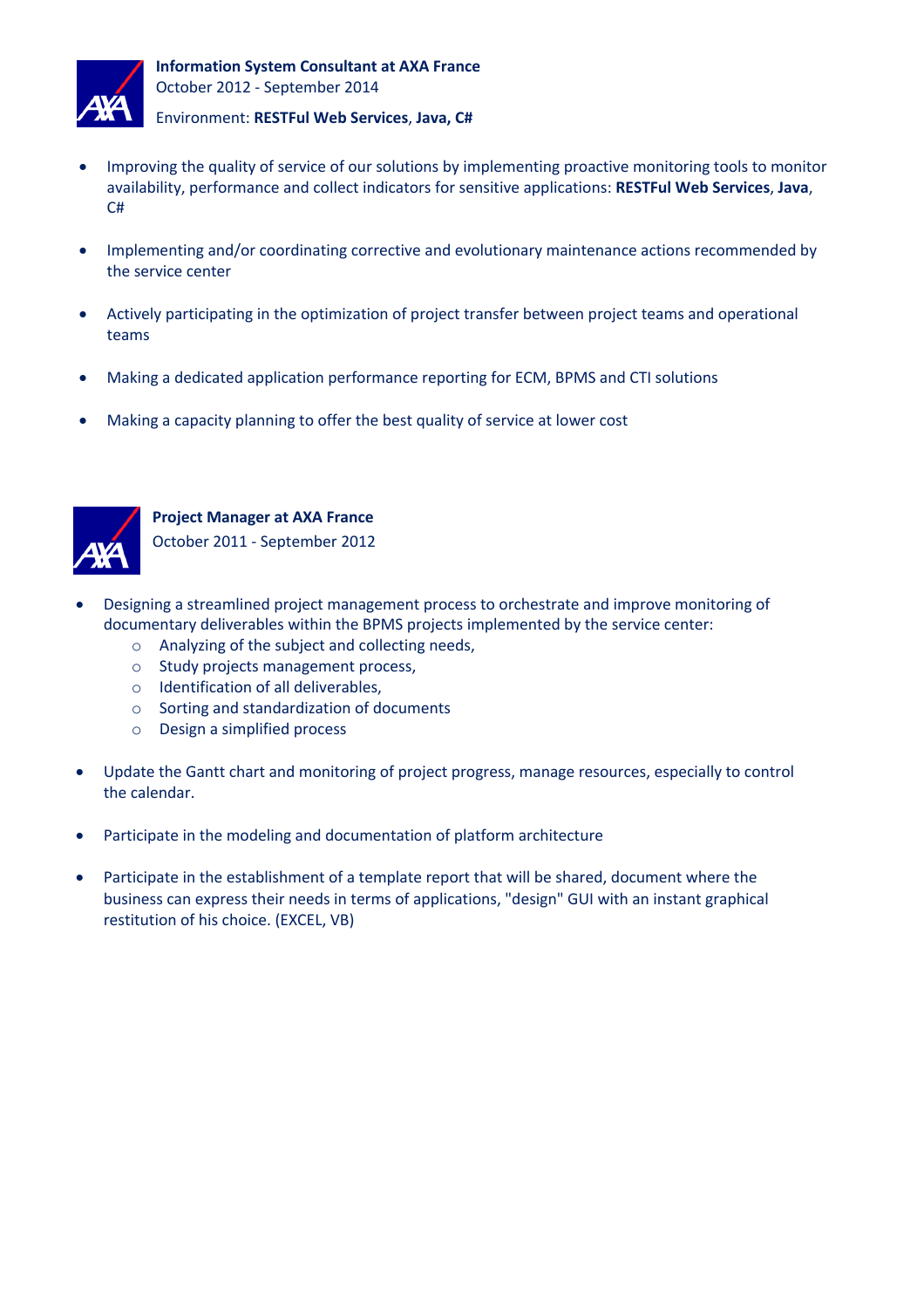



 **Open Source Project with Mozilla Foundation: HTML5, CSS3, Node.js, Git Slides Dynamiques** : https://github.com/OresteVisari/Slides-Dynamiques An instant Slide share solution for meetings and trainings

- **Slide share** with one or multiple connected users
- **Broadcasting events to all connected clients using WebSockets: next, previews, video and audio streaming**
- **Public chat**
- **Private chat**
- **Offline mode**
- **Synchronizing video streaming** for all clients
- **Recording session for replay**
- Delegating presenter role
- Secured **authentication** through **HTTPS**.
- **Slide upload**



- Analyzing needs
- Design: classes diagrams and use cases diagrams
- Implementing features
	- o Property management: real estate information, works, …
	- o Rental management: rent receipt, payments, charges, reminders, …
	- o Providers management
	- o Co-owned Syndicate management: general meetings agenda, distribution
	- o Exports PDF, EXCEL
	- o Accounting: Account management, treasury…



**Annual project of bachelor's degree realized in pair Expense report application:** UML, **Java**/Swing

- Analyzing needs
- Design: classes diagrams and use case diagrams
- Implementing features:
	- o Add/Modify/Create/Delete an expense
	- o Add expense by type (transport, accommodation, meal, …)
	- o Add attachments (images, PDF)
	- o Export to PDF, EXCEL
	- o Send via Email